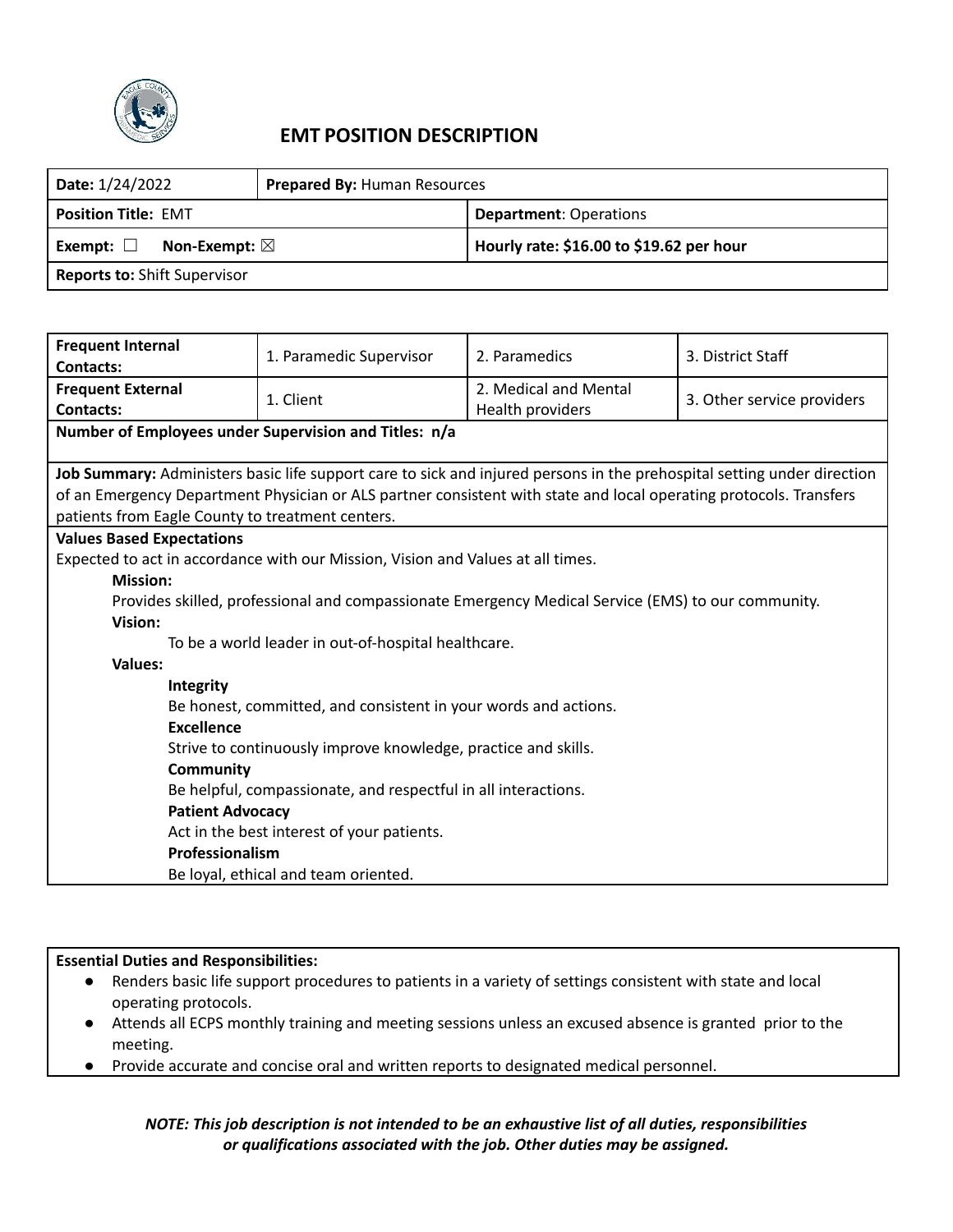- If IV authorized, initiate intravenous fluids to replace fluids lacking in the body, consistent with state and local operating protocols. IV authorization is to be acquired within one year of hire date for all new EMT-Basics.
- Applies AED to patient to restore heart rhythm in cases of cardiac arrest, consistent with state and local operating protocols.
- Administers initial treatment at an emergency scene and takes and records patient vital signs.
- Provide medical examination and screening of patients consistent with District and Medical Director protocols.
- Assists in extricating trapped victims and transporting sick and injured persons to a definitive care facility.
- Lifts, moves and places patients on stretcher, restrains patients appropriately, lifts and moves loaded stretcher safely to and from an ambulance.
- Observes, records and reports to medical control the patient's condition and reactions to treatment, drugs and significant incidents.
- Directs and coordinates patient care between agency (i.e. Fire/Police) personnel and other District employees.
- Obeys all traffic laws of the state of Colorado while driving and operating the ambulance. Drives ambulance in a manner appropriate to conditions, at all times considering due regard for the safety of self and others.
- Communicates with physician and other medical personnel via radio or telephone.
- Completes all reports, including patient care reports, legibly, accurately and before the completion of each shift.
- At each shift, checks medical/operating supplies utilizing ECPS's daily shift check sheet.
- At each shift, inspects all vehicles to ensure they are ready for service according to the ECPS's daily shift check sheet.
- Performs all duties in a safe, courteous, professional and confidential manner, always considering one's safety and the well-being of the patient.
- Maintains response readiness consistent with the District's response criteria.
- Uses safety and PPE equipment as required by law and District policies.
- Maintains clean vehicles and quarters pursuant to ECPS policies. Completes daily cleaning duties.
- Protects the privacy of patients at all times and in accordance with ECPS HIPAA policies.
- Other duties as assigned.

### **Essential Responsibilities Related to Client Privacy**

- Expected to protect the privacy of all patient information in accordance with the District's privacy policies, procedures and practices as required by federal and Colorado law and in accordance with general principles of professionalism as a healthcare provider.
- May access protected health information and other patient information only to the extent that is necessary to complete job duties. May only share such information with those who have a need to know specific patient information to complete their job responsibilities related to treatment, payment or other company operations.
- Encouraged and expected to report, without the threat of retaliation, any concerns regarding the District's policies and procedures on patient privacy and any observed practices in violation of that policy to the designated Privacy Officer.
- Expected to actively participate in the District's privacy training and is required to communicate privacy policy information to coworkers, students, patients and others in accordance with District policy.

#### **Qualifications:**

- Current EMT Certificate for the State of Colorado, or current National Registry -- must be Colorado state certified before hire date.
- Current certification in CPR (Cardiopulmonary Resuscitation)
- Valid State of Colorado motor vehicle operating license, with continued safe driving history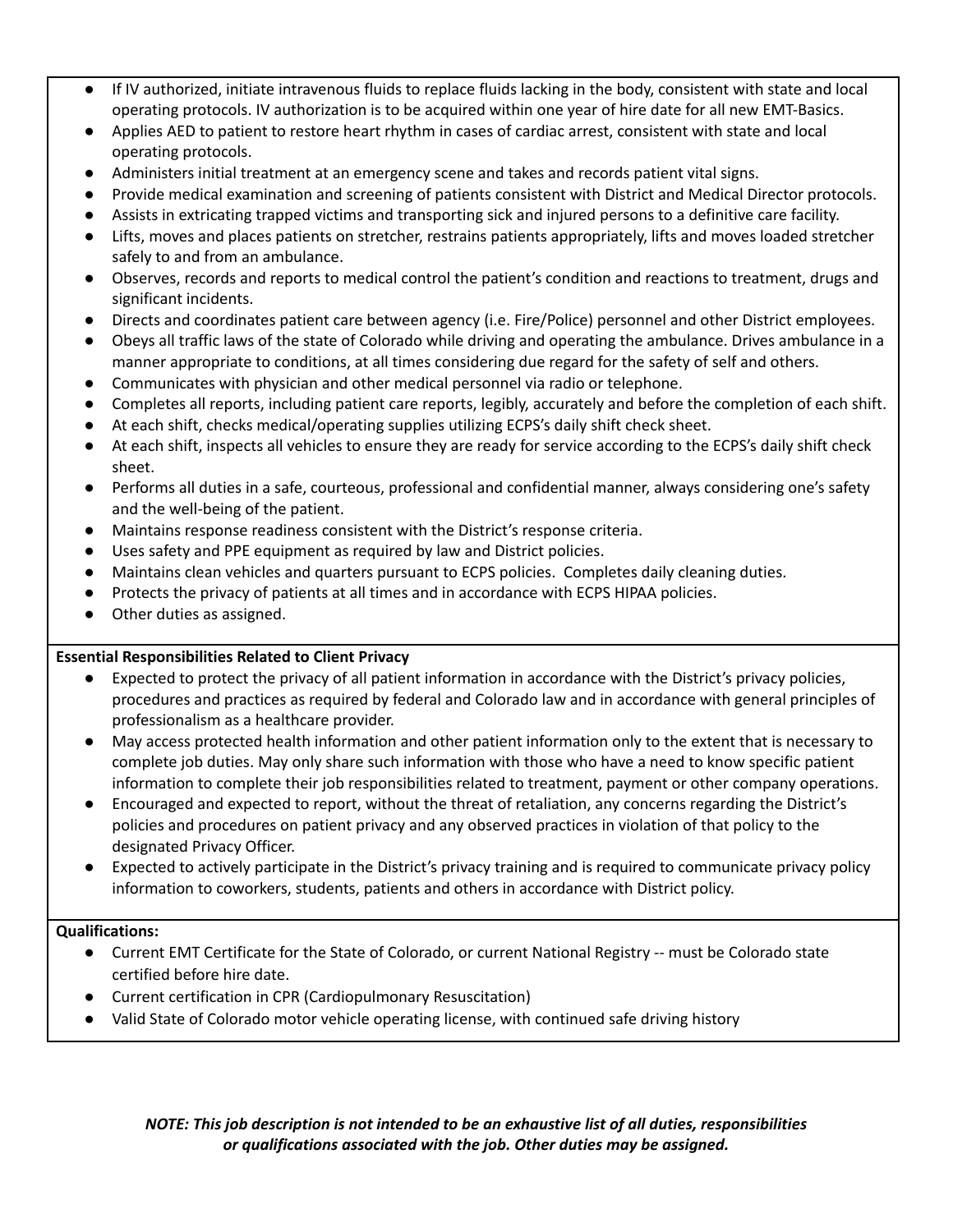| Essential knowledge, skills and abilities needed for position: |                                                                                                                                                                                                                                                                                                                                                                                                                                                                          |                 |             |  |
|----------------------------------------------------------------|--------------------------------------------------------------------------------------------------------------------------------------------------------------------------------------------------------------------------------------------------------------------------------------------------------------------------------------------------------------------------------------------------------------------------------------------------------------------------|-----------------|-------------|--|
| Area                                                           | <b>Comments</b>                                                                                                                                                                                                                                                                                                                                                                                                                                                          | <b>Required</b> | Preferred   |  |
| Education                                                      | High School Diploma                                                                                                                                                                                                                                                                                                                                                                                                                                                      | $\boxtimes$     | $\Box$      |  |
| <b>Computer Operations</b>                                     | Proficient computer skills; the ability to type, keyboard,<br>navigate in various programs.                                                                                                                                                                                                                                                                                                                                                                              | $\boxtimes$     | $\Box$      |  |
| <b>Licenses or Accreditations</b>                              | Current Colorado EMT certification, or current National<br>Registry -- must be state certified before hire date.<br>Current CPR (Cardiopulmonary Resuscitation).<br>Valid State of Colorado motor vehicle operating license,<br>with continued safe driving history.                                                                                                                                                                                                     | $\boxtimes$     |             |  |
| Language and Communication<br><b>Skills</b>                    | Ability to communicate orally with a wide range of<br>individuals, in various and potentially stressful situations.<br>Ability to read and interpret documents such as safety<br>rules, operating and maintenance instructions, and<br>procedure manuals. Ability to write routine reports and<br>correspondence with a high degree of professionalism and<br>accuracy. Ability to effectively interact and communicate<br>with patients, co-workers and District staff. | $\boxtimes$     |             |  |
| <b>Reasoning Skills</b>                                        | Ability to solve practical problems and deal with a variety<br>of concrete variables in situations where only limited<br>standardization exists. Ability to interpret a variety of<br>instructions furnished in written, oral, and diagram or<br>schedule form. Must practice sound decision-making skills.                                                                                                                                                              | $\boxtimes$     |             |  |
| <b>Mathematical Skills</b>                                     | Ability to add, subtract, multiply, and divide in all units of<br>measure, using whole numbers, common fractions, and<br>decimals. Ability to compute rate, ratio and percent.                                                                                                                                                                                                                                                                                           | $\boxtimes$     |             |  |
| <b>Emotional Effort</b>                                        | Work environment frequently hectic with exposure to<br>highly emotional and stressful situations. Regular<br>scheduling involves long shifts, regularly scheduled and<br>unscheduled overtime and emergency callbacks.                                                                                                                                                                                                                                                   | $\boxtimes$     |             |  |
| Language Ability:                                              | <b>Bilingual preferred</b>                                                                                                                                                                                                                                                                                                                                                                                                                                               |                 | $\boxtimes$ |  |

# **Physical Demands**

| <b>LIFTING</b>       |             |                  |                |             |
|----------------------|-------------|------------------|----------------|-------------|
| Weight               | <b>NONE</b> | <b>UP TO 1/3</b> | $1/3$ to $2/3$ | 2/3 OR MORE |
| Up to 10 Pounds      |             |                  |                | $\times$    |
| Up to 25 Pounds      |             |                  | ⊠              |             |
| Up to 50 Pounds      |             | ⊠                |                |             |
| Up to 100 Pounds     | $\boxtimes$ |                  |                |             |
| More than 100 Pounds | $\boxtimes$ |                  |                |             |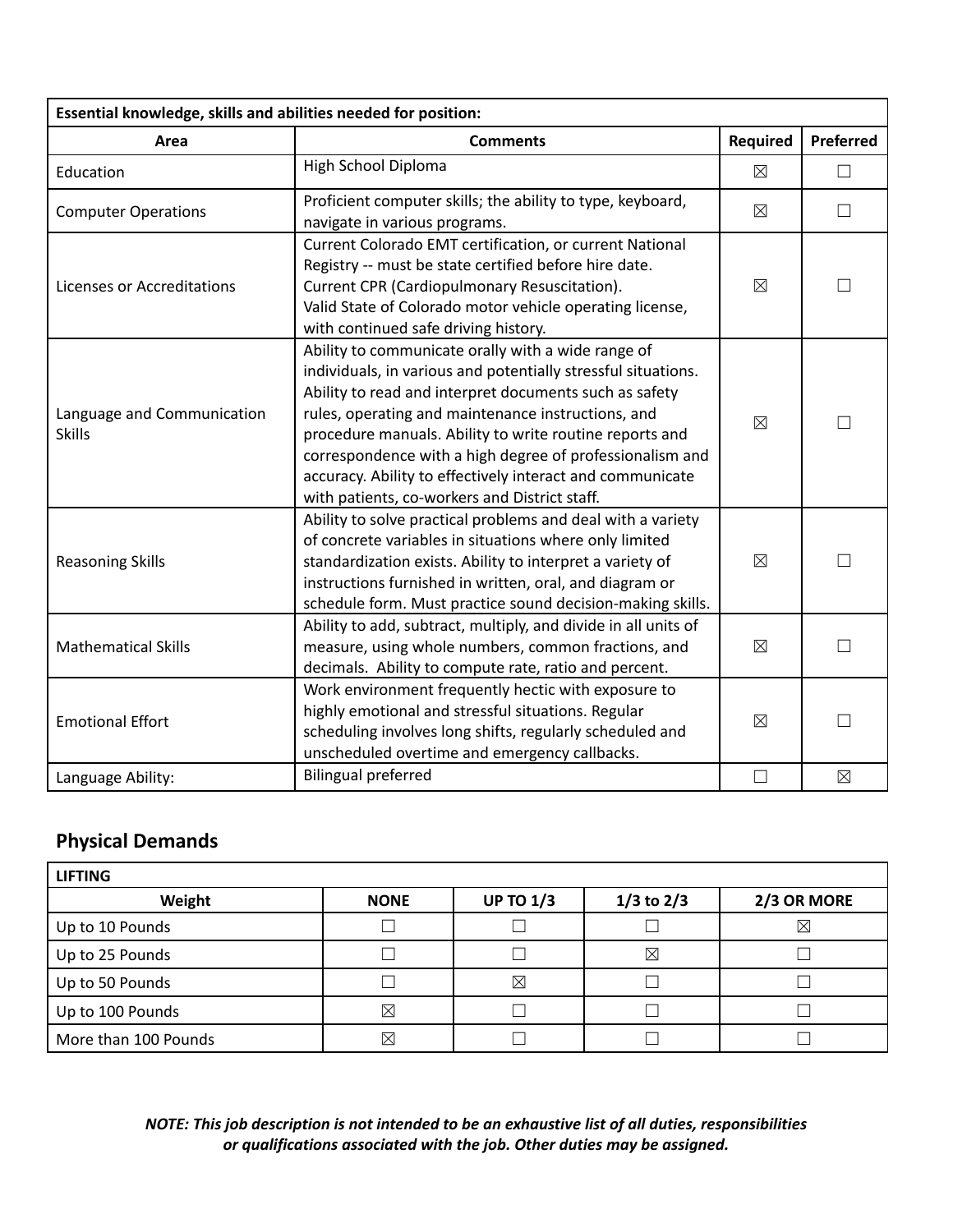| OTHER PHYSICAL ACTIVITIES REQUIRED                                             |             |                  |                |             |
|--------------------------------------------------------------------------------|-------------|------------------|----------------|-------------|
| <b>Activities</b>                                                              | <b>NONE</b> | <b>UP TO 1/3</b> | $1/3$ to $2/3$ | 2/3 OR MORE |
| Standing                                                                       |             |                  |                | ⊠           |
| Walking                                                                        |             |                  |                | ⊠           |
| Sitting                                                                        |             |                  | ⊠              |             |
| Driving, in all weather conditions                                             |             |                  | ⊠              |             |
| Digital dexterity (using hands and<br>fingers to administer treatment)         |             |                  |                | ⊠           |
| Reaching with hands and arms                                                   |             |                  |                | $\boxtimes$ |
| Typing, using a keyboard or tablet,<br>writing with a pen and paper            |             |                  | ⊠              |             |
| Climb or balance (includes stairs,<br>ambulance, outdoor or uneven<br>terrain) |             |                  | ⊠              |             |
| Stoop, kneel, crouch or crawl                                                  |             |                  |                | ⊠           |
| Talk and hear, in variable conditions                                          |             |                  |                | ⊠           |
| Taste or smell                                                                 |             | ⊠                |                |             |

| OTHER PHYSICAL ACTIVITIES REQUIREMENTS OR PHYSICAL DEMANDS |                                                                                                                                                                                                                                                                                                                                                                                                                                                                                                         |  |
|------------------------------------------------------------|---------------------------------------------------------------------------------------------------------------------------------------------------------------------------------------------------------------------------------------------------------------------------------------------------------------------------------------------------------------------------------------------------------------------------------------------------------------------------------------------------------|--|
| Indoor/Outdoor:                                            | Both indoor and outdoor work (in all weather conditions) required.                                                                                                                                                                                                                                                                                                                                                                                                                                      |  |
| Hazardous Materials or Noise:                              | Employees are frequently called to scenes that may involve hazards or hazardous<br>Materials and may potentially respond to a scene involving chemical or biological<br>terrorism agents. Employees must always regard their safety first when responding to<br>all scenes and always follow ECPS policy and procedure for dealing with these<br>situations.<br>The noise level in the work environment is usually moderate, but may be high at<br>times due to vehicle and mechanical equipment noise. |  |
| Holidays/Weekends/Evenings:                                | Shifts may include holidays and weekends.                                                                                                                                                                                                                                                                                                                                                                                                                                                               |  |
| Equipment Used in Job:                                     | Computer, telephone, 10-key, copier, fax, scanner, smartphone/mobile device, motor<br>vehicle, AED or other medical equipment/instruments.                                                                                                                                                                                                                                                                                                                                                              |  |
| Other:                                                     | Frequent travel throughout the work day within and outside of Eagle County.                                                                                                                                                                                                                                                                                                                                                                                                                             |  |

| VISION:                        |                               |                                      |
|--------------------------------|-------------------------------|--------------------------------------|
| Close Vision: $\boxtimes$      | Distance Vision: $\boxtimes$  | Color Vision: $\boxtimes$            |
| Peripheral Vision: $\boxtimes$ | Depth Perception: $\boxtimes$ | Ability to adjust focus: $\boxtimes$ |